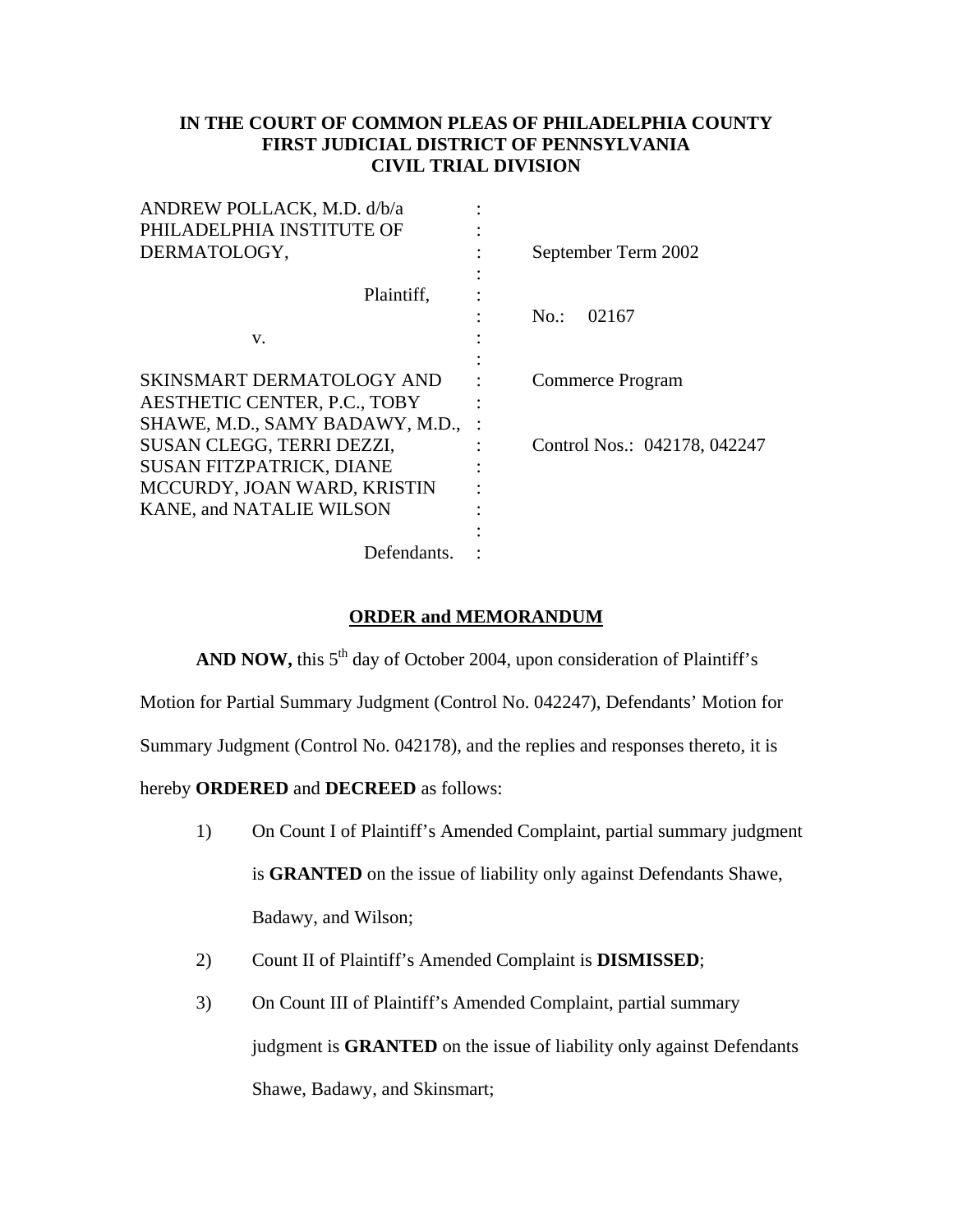- 4) On Count IV of Plaintiff's Amended Complaint, partial summary judgment is **GRANTED** on the issue of liability only against Defendants Shawe, Badawy, and Wilson; and
- 5) Counts III and IV of Defendants' Amended Counterclaim are **DISMISSED**.

 $\frac{1}{2}$  ,  $\frac{1}{2}$  ,  $\frac{1}{2}$  ,  $\frac{1}{2}$  ,  $\frac{1}{2}$  ,  $\frac{1}{2}$  ,  $\frac{1}{2}$  ,  $\frac{1}{2}$  ,  $\frac{1}{2}$  ,  $\frac{1}{2}$  ,  $\frac{1}{2}$  ,  $\frac{1}{2}$  ,  $\frac{1}{2}$  ,  $\frac{1}{2}$  ,  $\frac{1}{2}$  ,  $\frac{1}{2}$  ,  $\frac{1}{2}$  ,  $\frac{1}{2}$  ,  $\frac{1$ 

# **BY THE COURT,**

 **GENE D. COHEN, J.**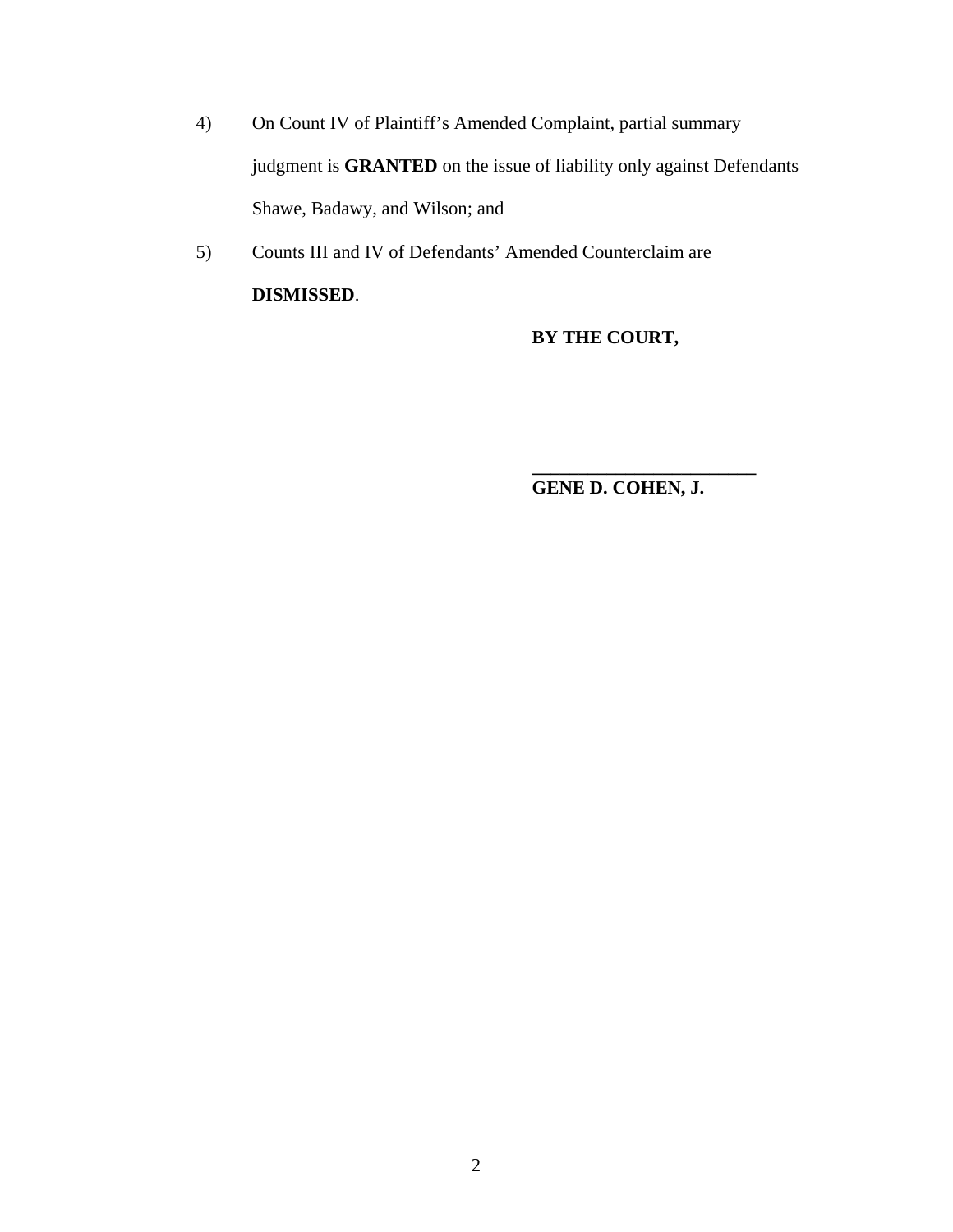## **IN THE COURT OF COMMON PLEAS OF PHILADELPHIA COUNTY FIRST JUDICIAL DISTRICT OF PENNSYLVANIA CIVIL TRIAL DIVISION**

| ANDREW POLLACK, M.D. d/b/a         |                              |
|------------------------------------|------------------------------|
| PHILADELPHIA INSTITUTE OF          |                              |
| DERMATOLOGY,                       | September Term 2002          |
|                                    |                              |
| Plaintiff,                         |                              |
|                                    | $No.$ :<br>02167             |
| V.                                 |                              |
|                                    |                              |
| SKINSMART DERMATOLOGY AND          | Commerce Program             |
| AESTHETIC CENTER, P.C., TOBY       |                              |
| SHAWE, M.D., SAMY BADAWY, M.D.,    |                              |
| SUSAN CLEGG, TERRI DEZZI,          | Control Nos.: 042178, 042247 |
| <b>SUSAN FITZPATRICK, DIANE</b>    |                              |
| MCCURDY, JOAN WARD, KRISTIN        |                              |
| <b>KANE, and NATALIE WILSON</b>    |                              |
|                                    |                              |
| $D = \int \cdot \cdot \cdot \cdot$ |                              |

Defendants. :

#### **MEMORANDUM OPINION**

#### **COHEN, J.**

Presently before the court are the Plaintiff's Motion for Partial Summary

Judgment and the Defendants' Motion for Summary Judgment. Plaintiff is Andrew

Pollack, M.D., d/b/a Philadelphia Institute of Dermatology ("PID"). Defendants are

Skinsmart Dermatology and Aesthetic Center, P.C. ("Skinsmart"), Toby Shawe, M.D.,

Samy Badawy, M.D. (Drs. Shawe and Badawy, together, "Doctors"), and Natalie

 $Wilson.<sup>1</sup>$ 

### **BACKGROUND**

<sup>1&</sup>lt;br><sup>1</sup> Defendants Susan Clegg, Terri Dezzi, Susan Fitzpatrick, Diane McCurdy, Joan Ward and Kristin Kane were dismissed from this matter by stipulation on June 4, 2004.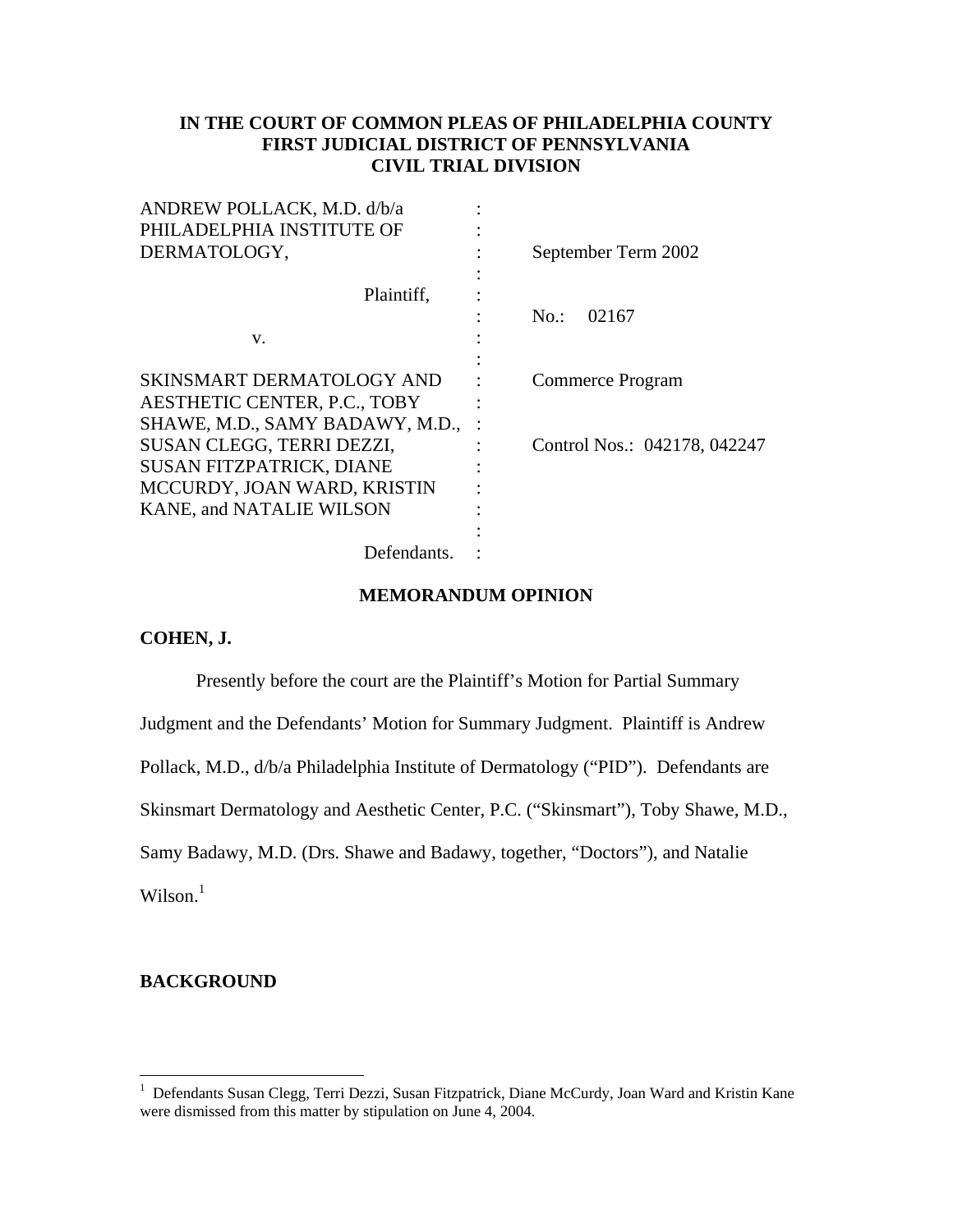The conflict between the parties stems from the defendants use of a list of patients to start a medical practice.

 Dr. Pollack is the sole proprietor of PID, which offers dermatological services to patients throughout the Philadelphia area. Dr. Shawe's association with the practice began in 1994 and lasted until August 21, 2002. Dr. Badawy's tenure with PID ran from 1998 until August 21, 2002. Ms. Wilson was an employee of PID, serving as Dr. Pollack's medical assistant from 1987 until August 16, 2002.

 As owner of PID, Dr. Pollack was responsible for its operation and management, including rent, salaries, equipment, medical supplies, other overhead, and staffing. Neither of the Doctors had any management responsibilities, nor did they have any ownership interest in PID. Rather, both Doctors worked at PID as independent contractors and received a certain percentage of the income collected by PID for each patient they treated.

At the practice, each patient was billed under PID's name and PID controlled the flow of funds generated by the patients. All patient files and information were maintained at PID. A database composed of every patient seen at the practice was kept on PID's computer system, which only certain PID employees could access in its entirety. In addition, each physician who practiced at PID had an appointment book that was maintained by PID employees.

In late 2001, Dr. Pollack discussed the sale of the majority of PID's practice locations with Drs. Shawe and Badawy. Negotiations continued through the following summer. Both sides hired attorneys and Dr. Pollack had his practice appraised. A tentative agreement was reached in June 2002.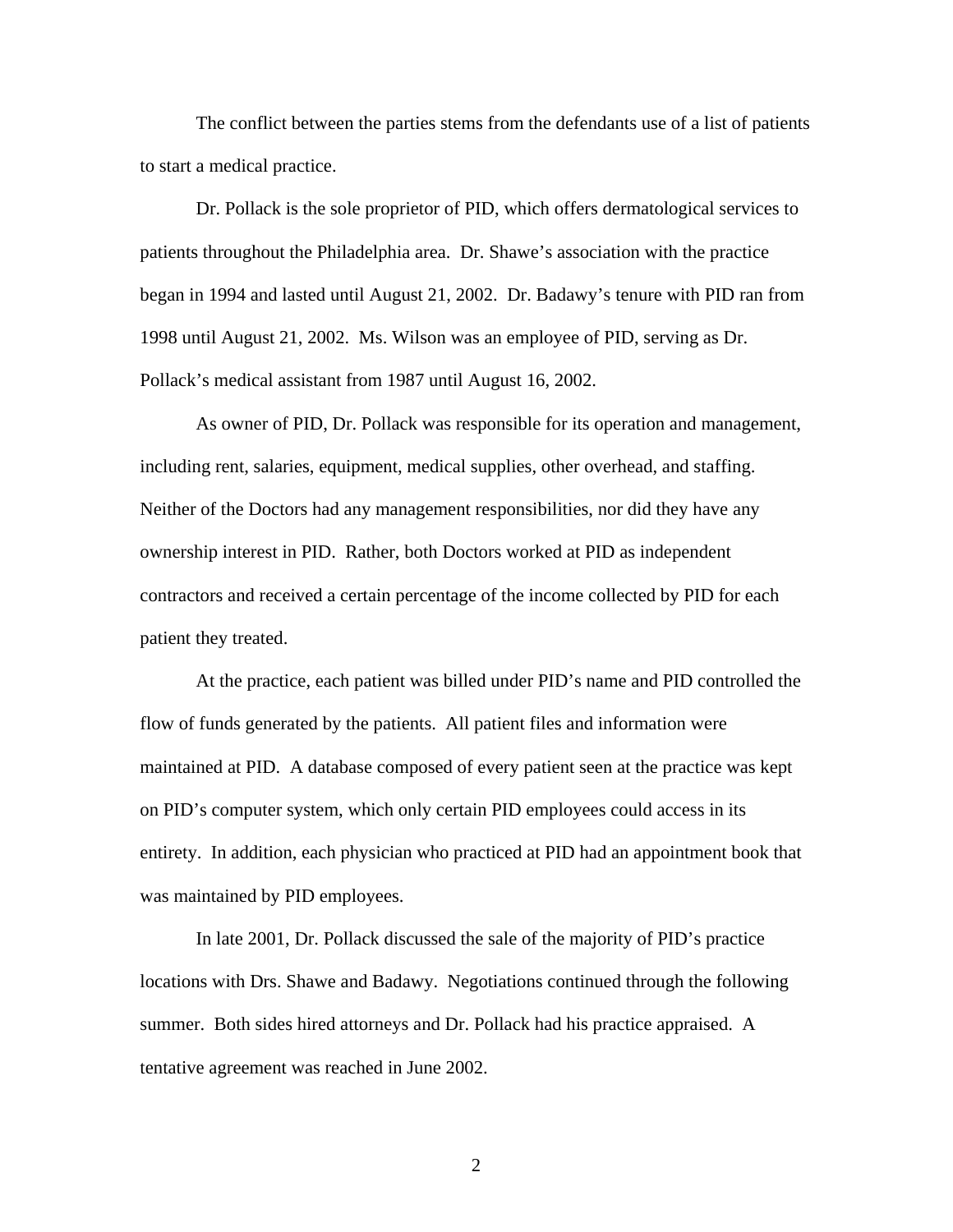On August 5, 2002, Dr. Shawe presented Dr. Pollack with resignation letters for both herself and Dr. Badawy. Prior to this date, the Doctors had PID staff members make copies of the appointment books assigned to each of them and printouts of certain portions of the database (such information, the "Patient List"). The Doctors sought the information germane to any patients either had seen at PID.

Following their departure from PID, the Doctors established Skinsmart as their new practice. Although Skinsmart opened its doors on September 3, 2002, a lease had been executed before the Doctors final day at PID. On August 8, 2002, while all were still affiliated with PID, the Doctors offered Ms. Wilson a job with Skinsmart.

 The Patient List was used by Ms. Wilson to call patients, previously scheduled for procedures at PID, to reschedule them to Skinsmart. Drs. Shawe and Badawy also called patients and sent out a mailing to both patients and referring physicians informing them about Skinsmart. A substantial number of the patients at Skinsmart came from the Patient List and resulted in profits to Skinsmart of approximately \$700,000.

#### **DISCUSSION**

 Pursuant to Pa. R.C.P. 1035.2, a party may move for summary judgment when (1) there is no genuine issue of material fact as to a necessary element of the cause of action or defense or (2) an adverse party who will bear the burden of proof at trial has failed to produce evidence of facts essential to the cause of action or defense. The court must review the entire record in the light most favorable to the nonmoving party and resolve all genuine issues of material fact against the moving party. Basile v. H & R Block, Inc., 563 Pa. 359, 365, 761 A.2d 1115, 1118 (2000).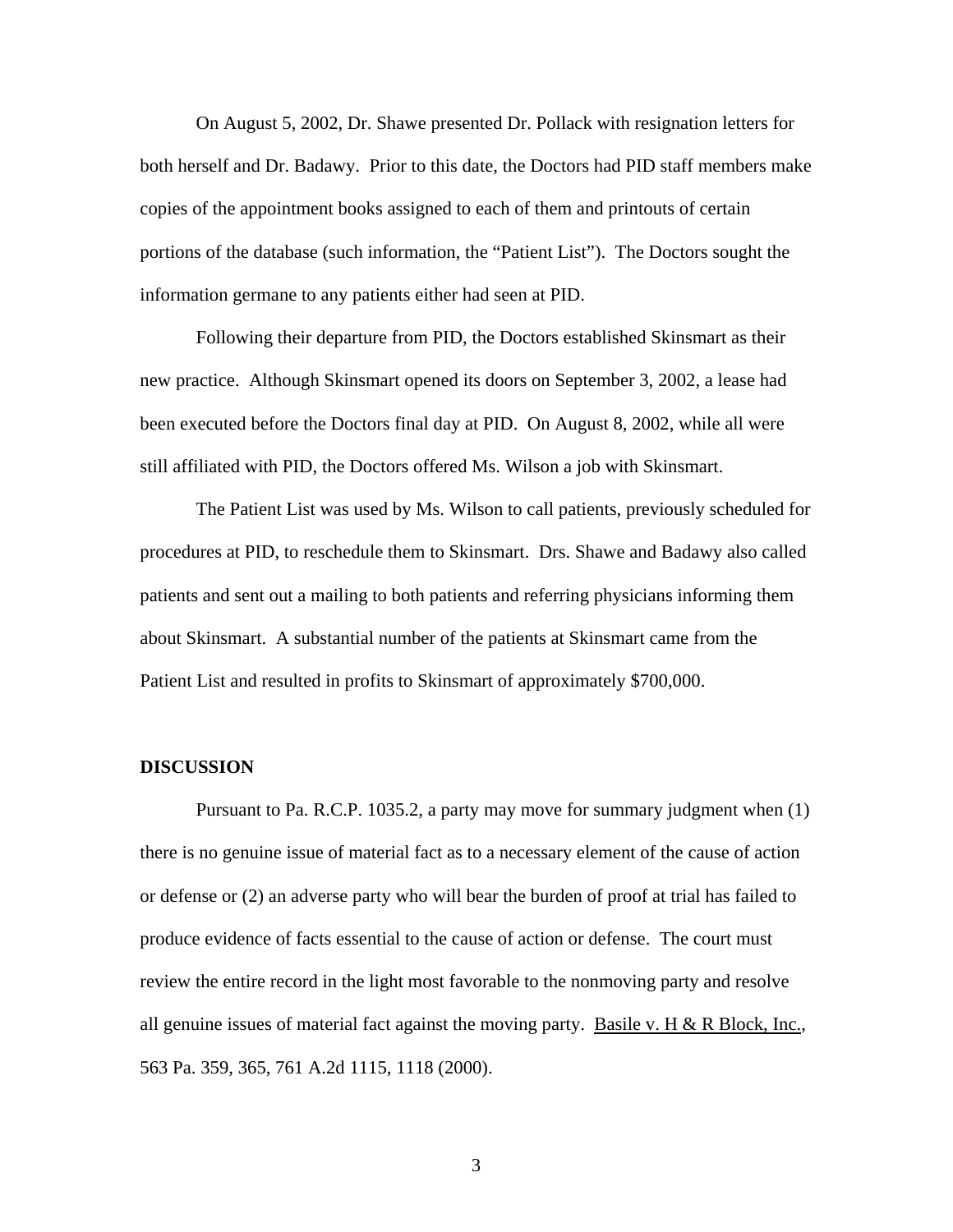Both parties have moved for summary judgment. Plaintiff moves for partial summary judgment on Counts I, III, and IV of his Amended Complaint and for summary judgment on Counts III and IV of Defendants' Amended Counterclaim. Defendants move for summary judgment on all Counts of Plaintiff's Amended Complaint.

#### **Plaintiff's Amended Complaint**

Count I of Plaintiff's Amended Complaint asserts a claim for misappropriation of trade secrets. To establish this claim, the plaintiff must show: (1) the existence of a trade secret; (2) that it was of value to him and important in the conduct of his business; (3) that by reason of discovery or ownership he had the right to the use and enjoyment of the secret; and (4) that the secret was communicated to the defendants while they were in a position of trust and confidence under such circumstances as to make it inequitable and unjust for them to disclose it to others, or to make use of it themselves, to the prejudice of plaintiff. See, e.g., Gruenwald v. Advanced Computer Applications, Inc., 730 A.2d 1004, 1012-13 (Pa. Super. 1999).

The plaintiff must define the contested trade secret. There is no precise test for determining whether certain information is a trade secret. Competing policies lay beneath this area of the law: "The right of a business person to be protected against unfair competition stemming from the usurpation of his or her trade secrets must be balanced against the right of an individual to the unhampered pursuit of the occupations and livelihoods for which he or she is best suited." Fidelity Fund, Inc. v. Di Santo, 347 Pa. Super. 112, 120, 500 A.2d 431, 436 (1985). For this reason, to qualify for protection, the information "must be the particular secrets of the complaining employer,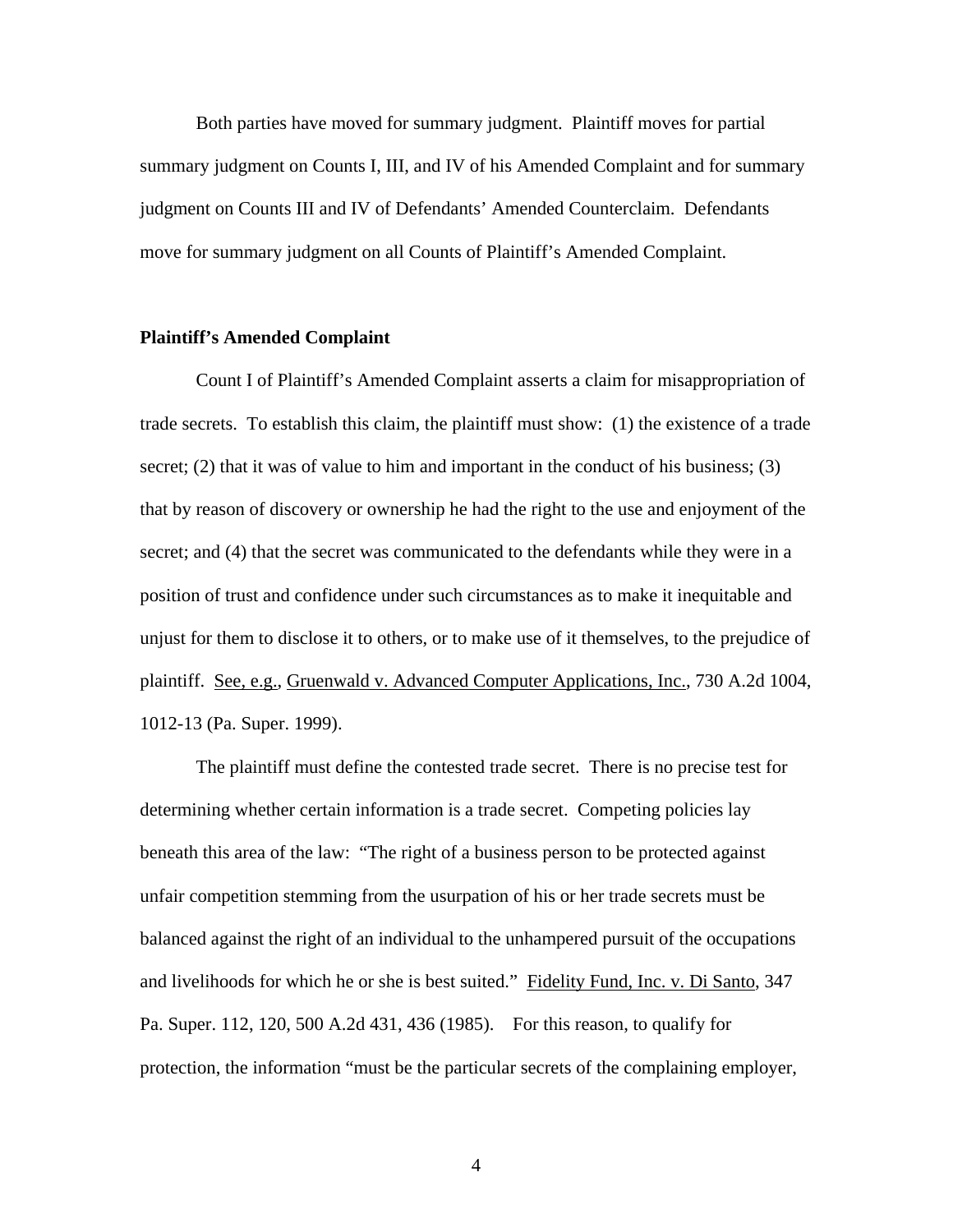not general secrets of the trade in which he is engaged." Renee Beauty Salons, Inc. v. Blose-Venable, 438 Pa. Super. 601, 607-08, 652 A.2d 1345, 1349 (1995). Additionally, an employee possesses his aptitudes, skills, and subjective knowledge, even if gained in the course of his employment. Christopher M's Hand Poured Fudge, Inc. v. Hennon, 699 A.2d 1272, 1275 (Pa. Super. 1997).

Pennsylvania courts use the definition of trade secret contained in the Restatement (First) of Torts, §757, Comment b. Felmlee v. Lockett, 466 Pa. 1, 9, 351 A.2d 273, 277 (1976). Both the Restatement and precedent indicate that certain customer lists are considered trade secrets. A.M. Skier Agency, Inc. v. Gold, 747 A.2d 936, 940 (Pa. Super. 2000); Felmlee. Several factors provide guidance for determining whether certain information is a trade secret: (1) the extent to which the information is known outside of the owner's business; (2) the extent to which it is known by employees and others involved in the owner's business; (3) the extent of measures taken by the owner to guard the secrecy of the information; (4) the value of the information to the owner and to his competitors; (5) the amount of effort or money expended by the owner in developing the information; and (6) the ease or difficulty with which the information could be properly acquired or duplicated by others. Tyson Metal Products, Inc. v. McCann, 376 Pa. Super 461, 465, 546 A.2d 119, 121 (1988).

Against this backdrop, it is clear the Patient List is a trade secret, worthy of protection. As conceded by defendants, the confidentiality of patient information ensures that it remain unknown to those outside the practice and makes the Patient List valuable, (Def Memo. 14 n.8). Although this concession is enough to establish the Patient List as a trade secret, the other Tyson Metal factors also support this outcome. Through the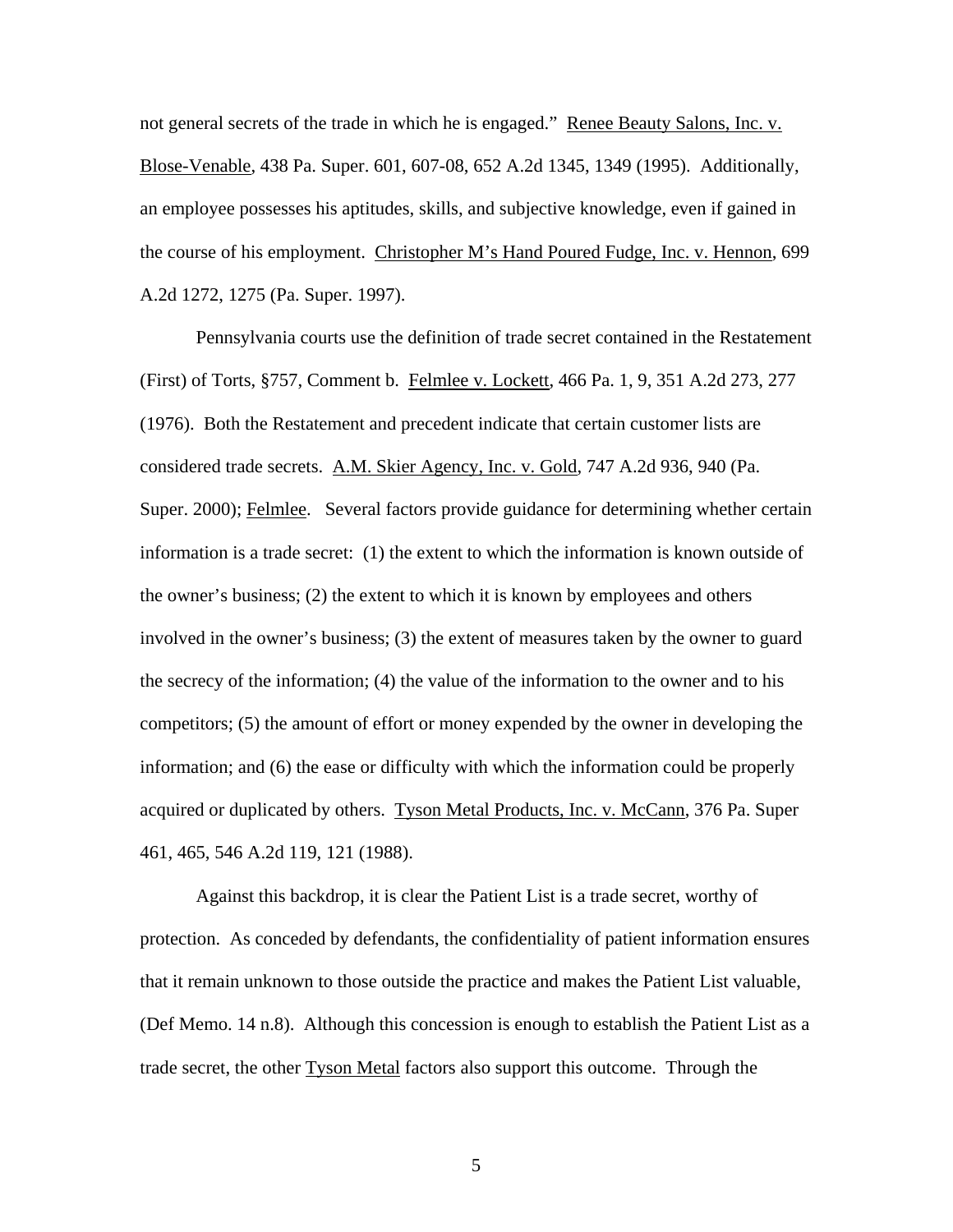substantial efforts of plaintiff, the Patient List was compiled over numerous years, (Plf Aff., ¶4), and contained twenty thousand names with related information, (4/5/04 Pollack Dep. Tr. 58). PID spent money for computers, software, and employees to keep and maintain the Patient List, (Plf. Aff., ¶4; 3/30/04 Wilson Dep. Tr. 13). Within the offices of PID, the information was not universally known or accessible. Not every staff member, including the practicing physicians, could pull the records, (4/5/04 Pollack Dep. Tr. 35). Defendant Wilson did not have access to them, (3/30/04 Wilson Dep. Tr. 13), and the Doctors relied on other PID employees to access the Patient List, (1/16/04 Wiley Dep. Tr. 81, 83; 1/26/04 Shawe Dep. 39; 9/29/02 Badawy Dep. Tr. 40; 3/30/04 Wilson Dep. Tr. 16). These same factors demonstrate that plaintiff sought to protect the secrecy of the information.

The plaintiff must demonstrate that the trade secret has value and importance to him and his business. As noted above, defendants acknowledge the value of the Patient List to PID's practice. In addition, plaintiff relied upon the Patient List as the core component of his practice, (4/5/04 Pollack Dep. Tr. 18).

To have the rights to the use of the trade secret, the plaintiff needs to show he either discovered or owned the trade secret. Plaintiff compiled the Patient List over numerous years. The Patient List was maintained on PID's computers by PID's employees. Plaintiff's tax returns show that PID was owned solely by plaintiff, (Plf Exh. F). These facts establish plaintiff's ownership of the Patient List.

The final element of a misappropriation claim focuses on the relationship between the parties. Under Pennsylvania law, the duty not to disclose trade secrets arises from either a restrictive covenant or a confidential employment relationship. Christopher M's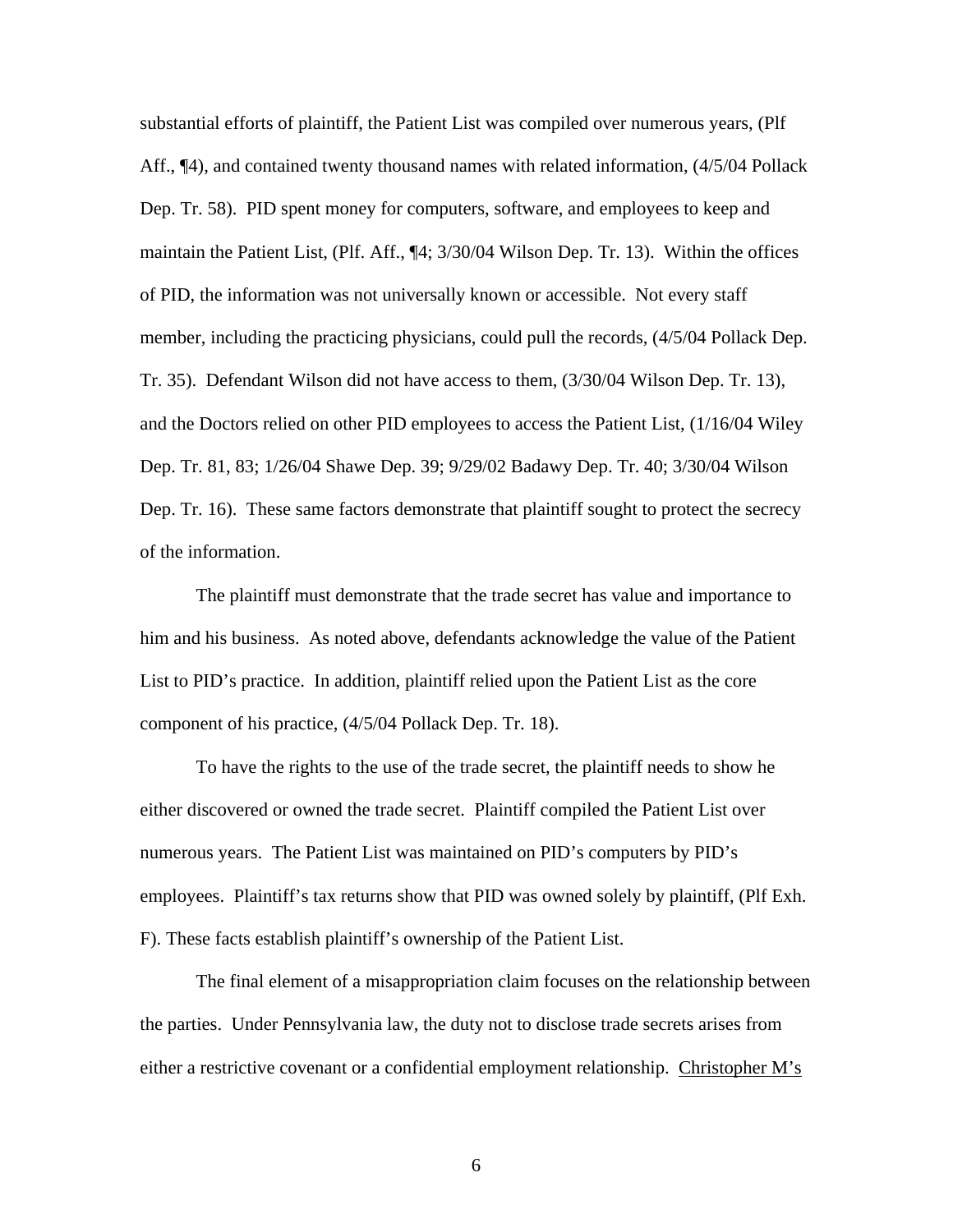Hand Poured Fudge, Inc. v. Hennon, 699 A.2d 1272, 1276 (Pa. Super. 1997). There are no contracts guiding the parties in this case. It is clear, however, that the Doctors had a confidential relationship while working at PID. They treated patients on behalf of PID and accessed the patients' confidential medical records in order to provide treatment. For Wilson, her position as a PID employee establishes the necessary relationship between herself and plaintiff.

As for the misuse of this information, defendant Wilson copied the Patient List for Dr. Badawy, (3/30/04 Wilson Dep. Tr. 16). At the direction of the Doctors, she used the Patient List to call patients to reschedule them from PID to Skinsmart, (3/30/04 Wilson Dep. Tr. 27, 28). The Doctors used the Patient List to open their practice, (Def Memo. 4- 6), and to contact patients, (1/26/04 Shawe Dep. Tr. 65; 9/29/02 Badawy Dep. Tr. 89).

As outlined above, plaintiff has established each element of a claim for misappropriation of trade secrets against the individual defendants. Nonetheless, defendants' challenge this outcome on two fronts. First, defendants assert that the Patient List was not a trade secret because certain names on the Patient List may not have exclusively belonged to PID. Defendants' argument minimizes the additional efforts of PID in organizing and compiling the contact and other information for each patient. At bottom, this argument does not counter the finding that the Patient List is a trade secret, but impacts the issue of damages. Second, defendants propose a standard of conduct for misappropriation of trade secrets higher than the law requires without any justification. Therefore, the court shall grant partial summary judgment to plaintiff on Count I against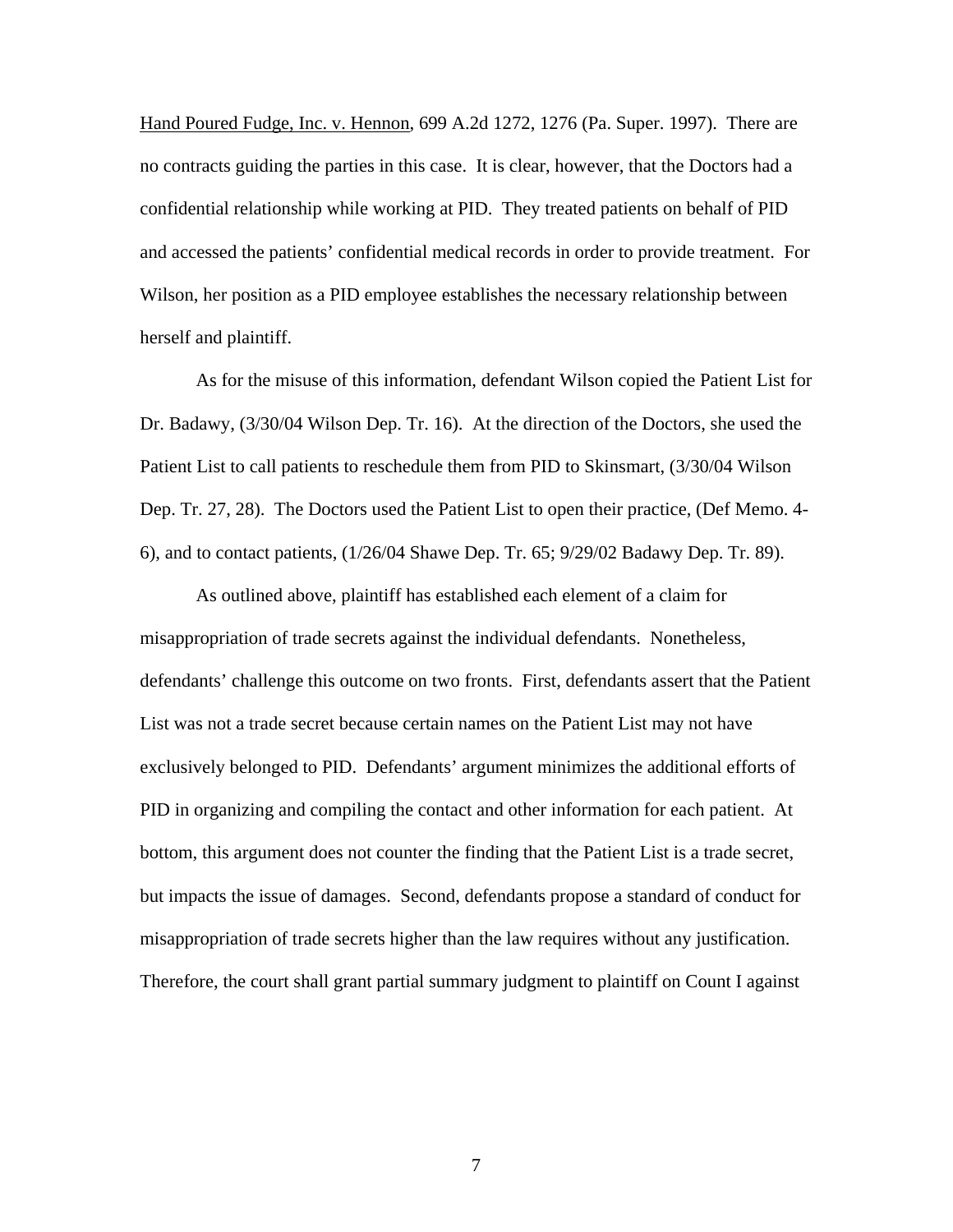the individual defendants, $^2$  limited to the issue of liability for the claim of misappropriation of trade secrets.

Count II of Plaintiff's Amended Complaint brings a claim for tortious interference with contractual relations. To prove this claim, the plaintiff must demonstrate that (1) there is an existing contractual relationship between the plaintiff and a third party; (2) the defendant interfered with the performance of that contract by inducing a breach or otherwise causing the third party not to perform; (3) the defendant was not privileged to act in this manner; and (4) the plaintiff suffered pecuniary loss as a result of the breach of contract. Al Hamilton Contracting Co. v. Cowder, 434 Pa. Super. 491, 497, 644 A.2d 188, 191 (1994). The keystone of this claim is a current contractual relationship between the plaintiff and another. Id. Plaintiff has presented no evidence that any such contract exists. Instead, plaintiff merely cites the dissent in Moses v. McWilliams, 379 Pa. Super. 150, 177, 549 A.2d 950, 964 (1988), without noting the different focus of that court, in an attempt to create an issue of material fact. Therefore, the court shall grant summary judgment to the defendants on Count II and dismiss the claim.

Count III of Plaintiff's Amended Complaint makes a claim for unjust enrichment. To establish unjust enrichment, a plaintiff need demonstrate three elements: (1) benefits conferred on defendant by plaintiff; (2) appreciation of such benefits by defendant; and (3) acceptance and retention of such benefits under such circumstances that it would be inequitable for defendant to retain the benefit without payment of value. Mitchell v. Moore, 729 A.2d 1200, 1203 (Pa. Super. 1999). In determining whether the doctrine applies, the focus is not on the intention of the parties, but on the result. Ameripro Search, Inc. v. Fleming Steel Co., 787 A.2d 988, 991 (Pa. Super. 2001). This makes it

 $\overline{a}$ 

 $2$  This claim is inapplicable to Skinsmart.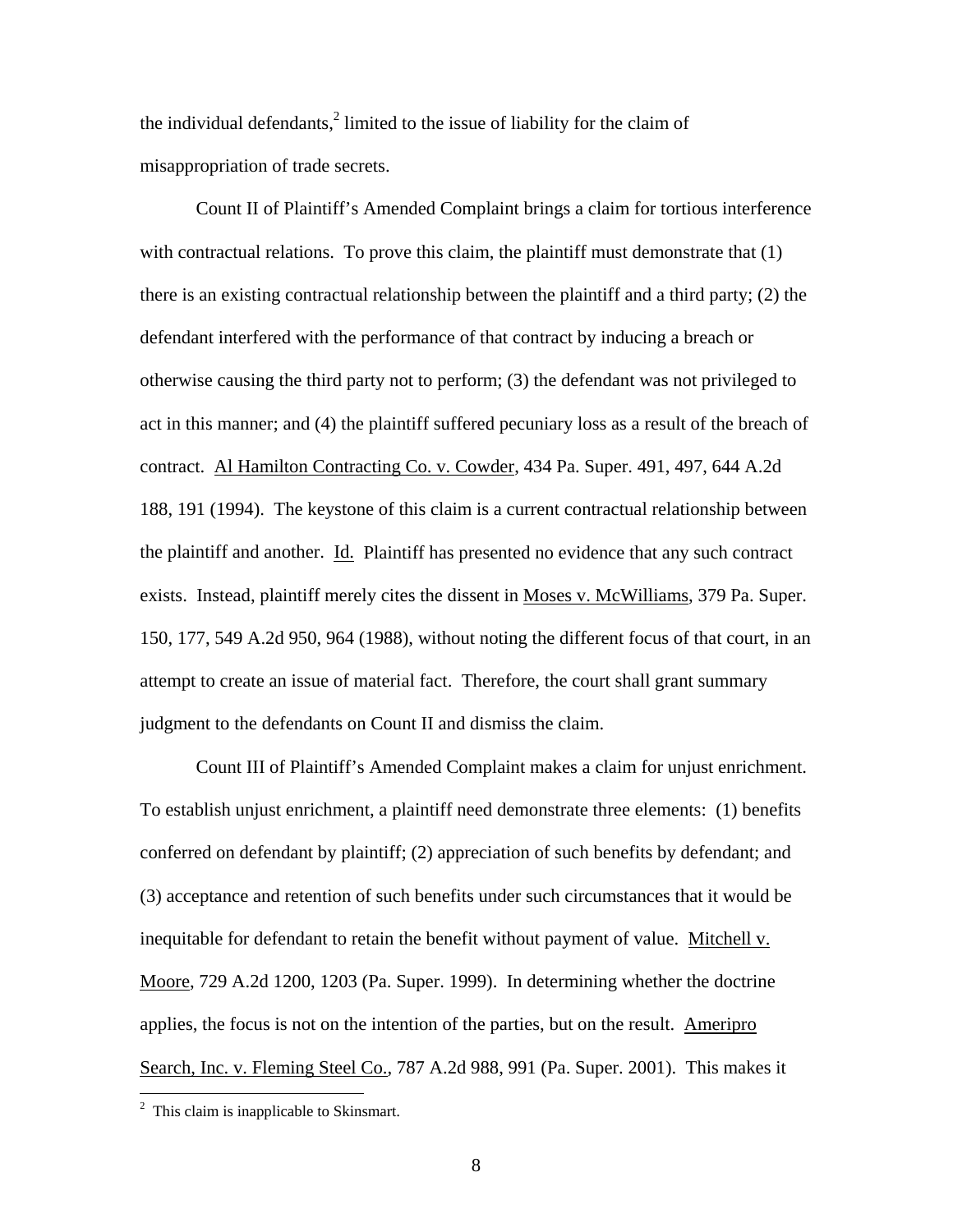critical that the enrichment of the defendant be unjust. Styer v. Hugo, 422 Pa. Super. 262, 268, 619 A.2d 347, 350 (1993).

Each component of unjust enrichment has been established against the Doctors and Skinsmart. It is clear the Patient List is a benefit. It was the core of plaintiff's practice and plaintiff and the Doctors engaged in negotiations for the sale of the Patient List and other assets of PID, (Def Memo. 4; Plf Exh. F). The defendants made use of the Patient List in setting up Skinsmart. Finally, the Patient List was a trade secret and defendants took it from plaintiff without compensation. There is no evidence that defendant Wilson received any benefit from the Patient List.

Defendants contend that there can be no unjust enrichment in this case because there was no misappropriation of trade secrets and ethical duties required the taking of the Patient List. As explained previously, the Patient List was a trade secret and the defendants wrongfully acquired it. As raised, the ethical argument does not create an issue of material fact because it does not impact any of the elements of this claim. Therefore, the court shall grant summary judgment to the plaintiff on Count III against the Doctors and Skinsmart on the issue of liability alone.

Count IV of Plaintiff's Amended Complaint brings a claim for breach of the implied duty of loyalty. The duty of loyalty is a component of the agent-principal relationship. "An agent owes a duty of loyalty to his principal, and in all matters affecting the subject of his agency, he must act with the utmost good faith in the furtherance and advancement of the interests of his principal." Sylvester v. Beck, 406 Pa. 607, 610, 178 A.2d 755, 757 (1962).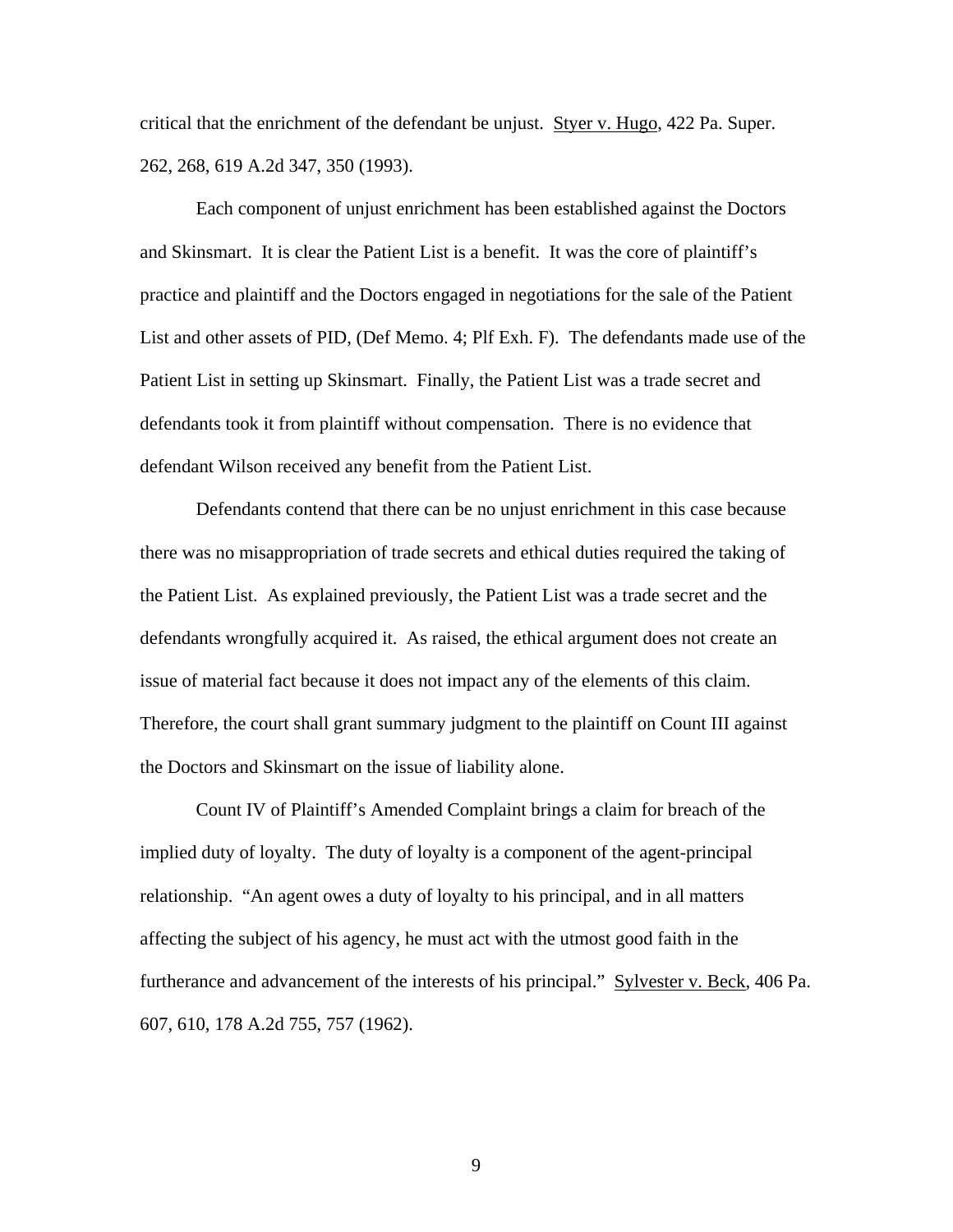In order to breach the duty of loyalty, the defendants must have been agents of PID. Three elements establish an agency relationship: (1) the manifestation by the principal that the agent shall act for him; (2) the agent's acceptance of the undertaking and (3) the understanding of the parties that the principal is to be in control of the parties. Basile v. H&R Block, Inc., 563 Pa. 359, 367, 761 A.2d 1115, 1120 (2000). For defendant Wilson, her agency status is created by her position as a PID employee. The Doctors challenge their characterization as agents and assert that they were merely independent contractors. Although there was no contractual relationship between the Doctors and PID, the record shows that they treated patients at PID, (Def Memo. 22), PID managed the billing for all patients they saw there, (1/16/04 Wiley Dep. Tr. 16-18), PID paid all overhead, (9/29/02 Shawe Dep. Tr. 15; 7/29/02 Badawy Dep. Tr. 31), and they were paid by PID, (9/24/02 Pollack Dep. Tr. 20-22, 25-26; 9/29/02 Shawe Dep. Tr. 43; 9/29/02 Badawy Dep. Tr. 34-35). These facts establish an agency relationship for the Doctors. There is no indication that Skinsmart could in any manner be an agent of plaintiff.

In the context of this agency relationship, the individual defendants unauthorized use of the Patient List to establish Skinsmart is a clear breach of their duty of loyalty to PID. In addition, the Doctors breached this duty by conceding they took patients from PID they did not bring to the practice, (Def Memo 8, 26). For defendant Wilson, giving a copy of the Patient List to Dr. Badawy while employed by PID violates this duty, as do her phone calls attempting to reschedule PID patients.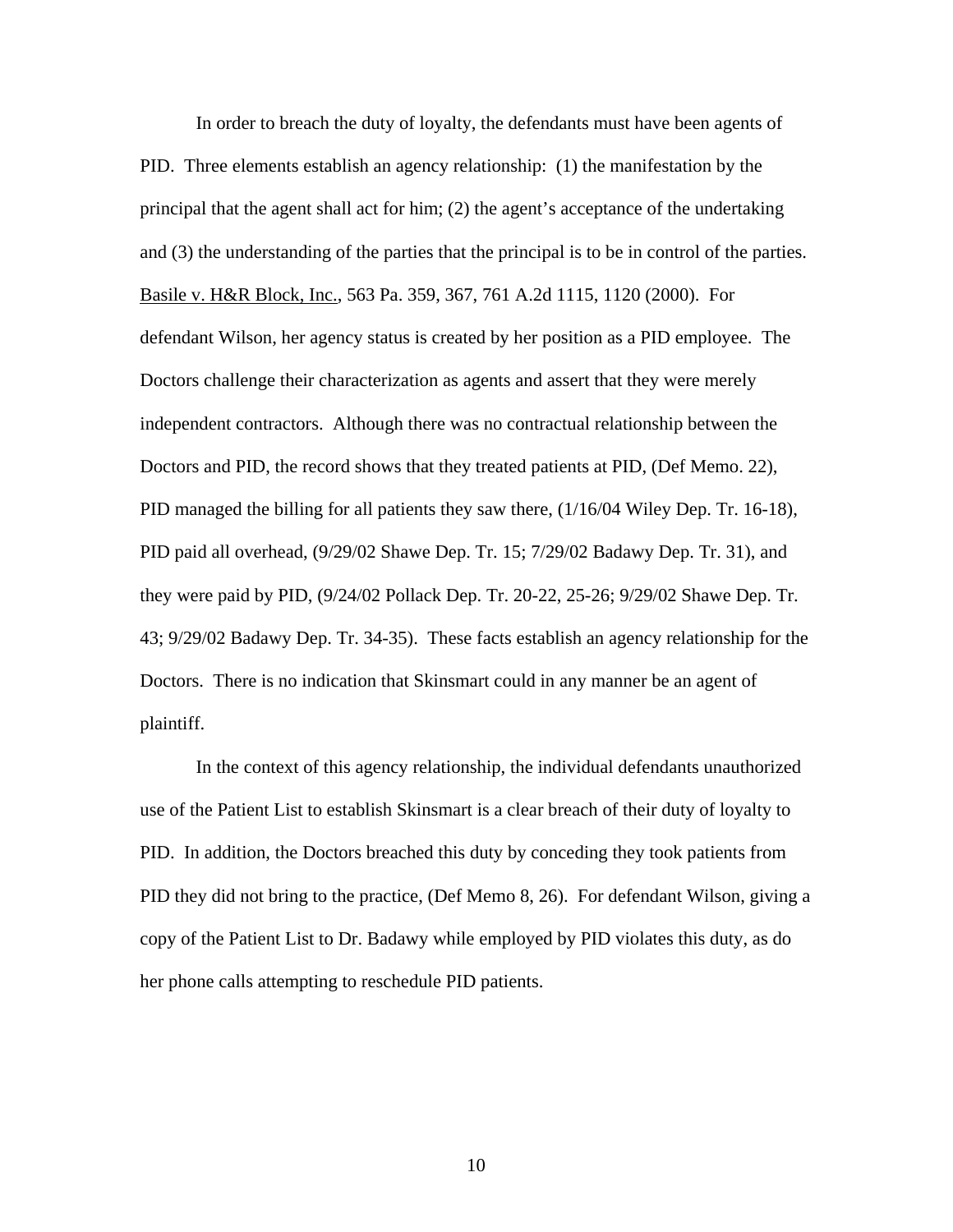Defendants rely upon the Restatement of Agency<sup>3</sup> to show that an agent has no duty to its former principal following the termination of the agency relationship. Restatement (Second) of Agency §396. This section of the Restatement, however, emphasizes that the duty of the agent not to compete with the principal using the latter's trade secrets outlasts the agency relationship. Id. at Comment b ("Such assets a former agent cannot properly use for his own purposes."). Since the Patient List constitutes a trade secret this latter application of the principle applies and the defendants cannot evade their duty to PID. Although the damages caused by the breach cannot be determined at present, the court shall grant partial summary judgment on the issue of liability against the individual defendants on Count IV.

#### **Defendants' Amended Counterclaim**

 $\overline{a}$ 

 Count III of Defendants' Amended Counterclaim asserts a claim for fraud. To establish a claim for fraud, a claimant must prove the following: (1) a representation; (2) which is material to the transaction at hand; (3) made falsely, with knowledge of its falsity or recklessness as to whether it is true or false; (4) with the intent of misleading another into relying on it; (5) justifiable reliance on the misrepresentation; and (6) the resulting injury was proximately caused by the reliance. Gibbs v. Ernst, 538 Pa. 193, 207, 647 A.2d 882, 889 (1994). The parties dispute whether it is necessary for the claimant to rely on the misrepresentation under this claim.

 Defendants assert that the reliance element is established whenever the person misled acts in such a manner as to harm the claimant. Although the defendants rely upon

<sup>&</sup>lt;sup>3</sup> Pennsylvania courts have adopted the Restatement (Second) of Agency. See generally Sylvester v. Beck, 406 Pa. 607, 178 A.2d 755 (1962) (citing Restatement); Basile v. H&R Block, Inc., 563 Pa. 359, 761 A.2d 1115 (2000) (same).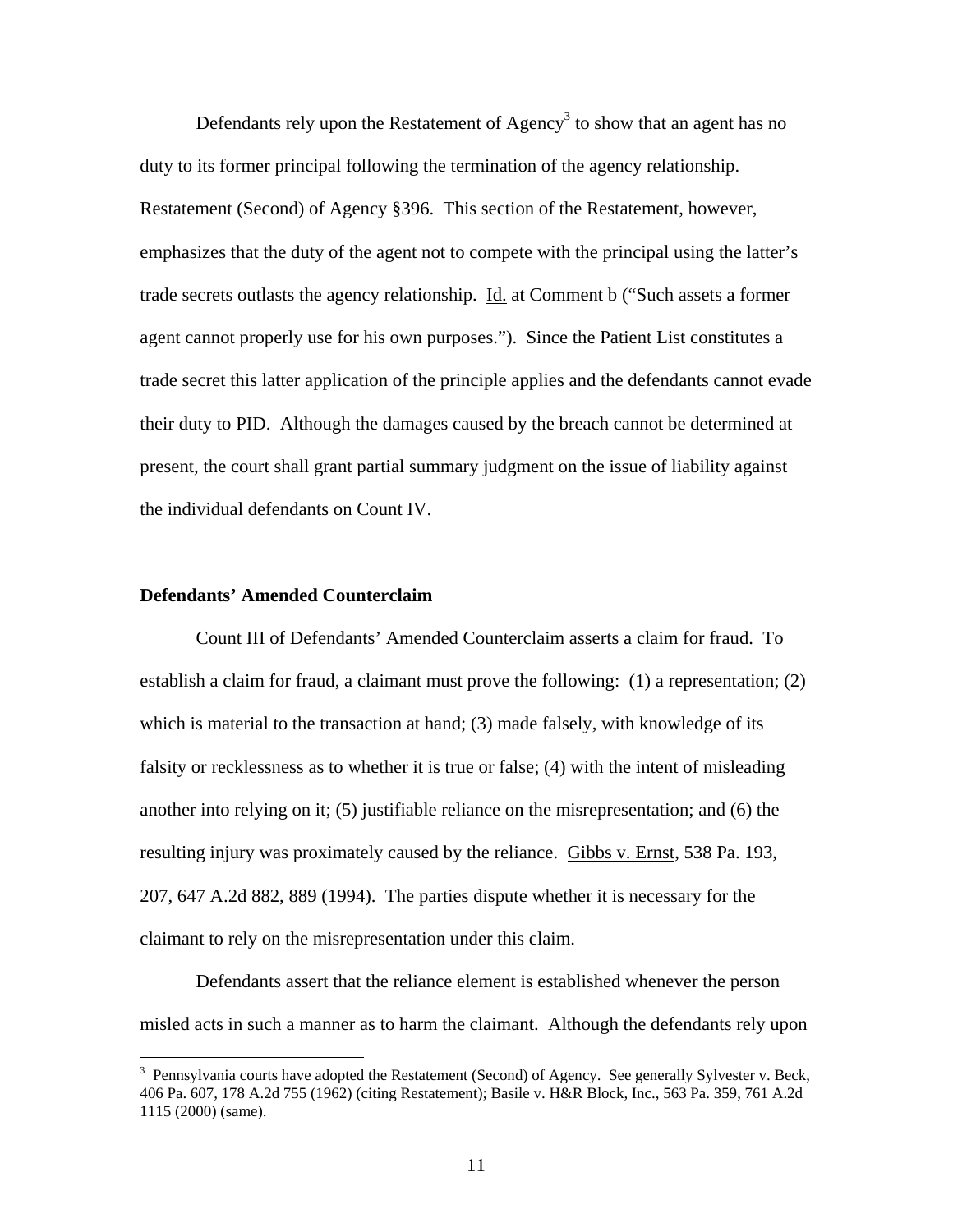Klemow v. Time Inc.,  $466$  Pa. 189,  $352$  A.2d 12, (1976) to support this position, nowhere does this case make such a statement. Rather, the Klemow court noted that to prove fraud, a claimant must show that it "acted in reliance on the defendant's misrepresentations." Id. at 16 n.17, 197 n.17. Defendants also look to the case of Feingold v. Greenstone, 11 Pa. D. & C.3d 172, 177 (Phila. C.P. 1979), which noted that one element of the tort "is the requirement that the recipient of the fraudulent misrepresentation justifiably rely on the misrepresentation to the detriment of plaintiff." The cited proposition, however, is not as broad as defendants believe. The Feingold court's statement was a paraphrase of Borelli v. Barthel, 205 Pa. Super. 442, 445, 211 A.2d 11, 13 (1965), which clearly indicates that the claimant must rely on the misrepresentation.

Defendants have produced no evidence that they relied on plaintiff's misrepresentation. Instead, they argue that two patients of the Doctors were the recipients of plaintiff's misrepresentations, (9/29/02 Shawe Dep. Tr. 62; 1/16/04 Wiley Dep. Tr. 56-57). This evidence fails to establish defendants' reliance on the misrepresentation. Therefore, summary judgment shall be granted to the plaintiff on Count III of the amended counterclaim.

Count IV of Defendants' Amended Counterclaim brings a claim for replevin. To establish this claim, a party needs to show that (1) he has title to property and (2) another party has unlawful possession of that property. Wilson v. Highway Service Marineland, 274 Pa. Super. 391, 395, 418 A.2d 462, 464 (1980). Here, the contested property includes two framed paintings, a Mayo stand, a stereo and a large cryac gun, (Def. Amended Counterclaim ¶102). To prove the second element of this claim, defendants